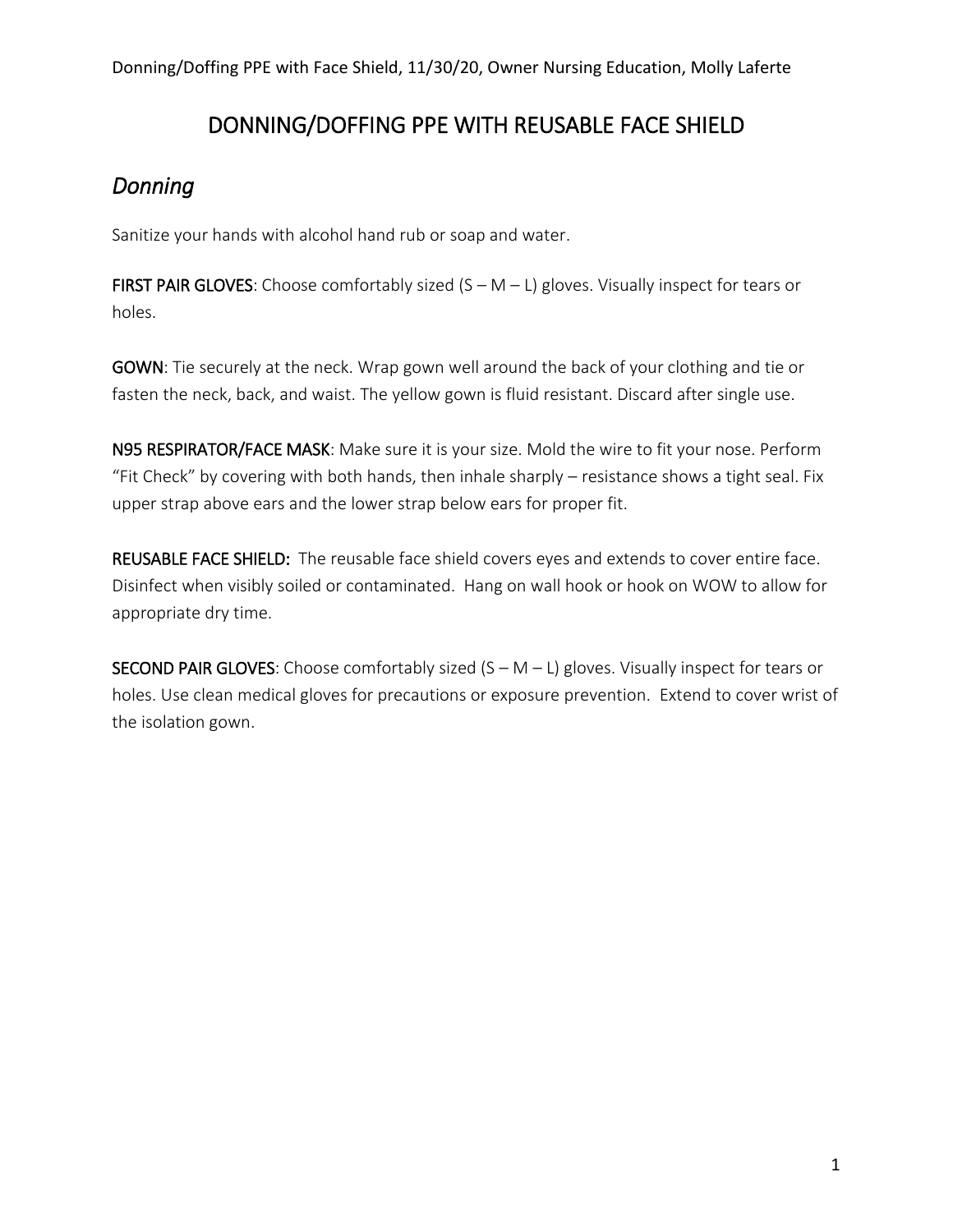# *Doffing Sequence*

- Remove outer gloves.
- Remove gown from shoulder height.
- Hand sanitize inner gloves.
- Remove inner glove
- Open door and exit.
- Hand sanitize.
- Put on new pair of gloves.
- Remove face shield.
- Wipe down face shield with 1 wipe for the outside and 1 wipe for the inside
- Hand sanitize gloves.
- Remove gloves.
- Perform hand hygiene.

#### If continuing to care for patients in surgical mask and cohorted rounding

- Remove and discard the surgical mask between patients.
- Walk to the next room.
- Repeat the donning sequence using the cleaned face shield.

#### If continuing to care for patients in N95 and cohorted rounding

- Keep N95 on.
- Walk to next room.
- Repeat donning sequence using the cleaned face shield.

#### If ending cohorted rounding

- Remove N95/Surgical Mask per doffing sequence.
- Remove face shield per doffing sequence.
- Hand sanitize.